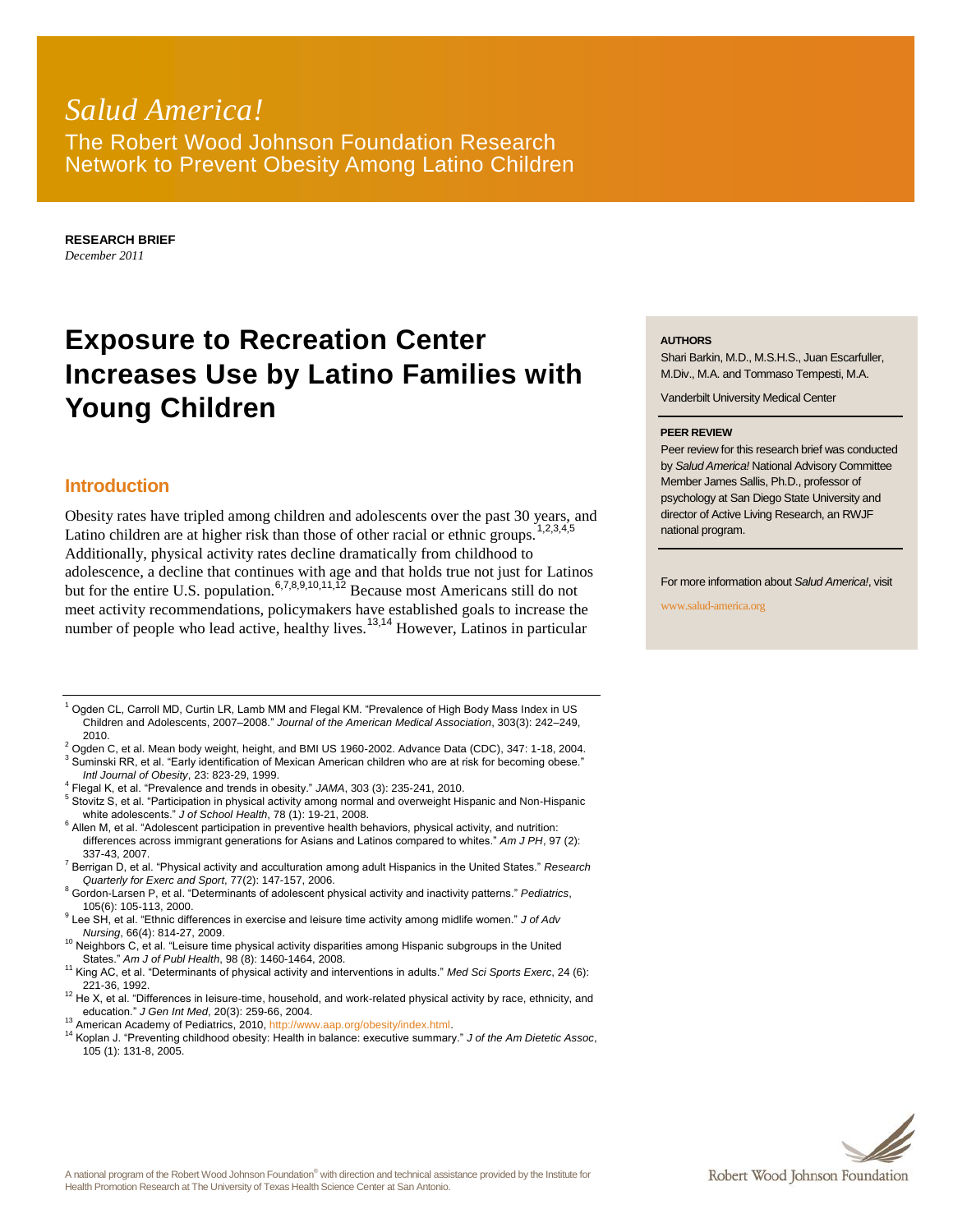still face many barriers to physical activity,<sup>8,15,16,17,18,19,20,21,22,23,24,25,26,27,28</sup> with safety and access to facilities chief among them.<sup>8,11,15,16,18,19,20,21,22,23,24,25,26,27,28</sup> In one report, obesity rates were 20 percent to 60 percent higher among children living in neighborhoods perceived as unsafe, or those with poor housing and no sidewalks.<sup>15</sup>

Built environments—man-made surroundings such as sidewalks, community recreation centers, schools, grocery stores, roads and parks—may be either barriers to or facilitators of healthy lifestyles. For example, children tend to weigh more when they live closer to fast-food restaurants.<sup>29</sup> Conversely, adolescents and adults who live near a community recreation center tend to do more moderate physical activity.8,25,30,31Currently, there is no definitive research showing how efforts to increase use of recreation centers within one's built environment might influence physical activity for Latino families, a population at high risk for obesity.

#### **PRELIMINARY RESEARCH RESULTS**

Our *Salud America!* pilot research project, "Increasing Access to Physical Activity and Use of Community Recreation Centers by Latino Families to Reduce Pediatric

<sup>15</sup> Singh G, et al. "Neighborhood socioeconomic conditions, built environments, and childhood obesity." *Health Affairs*, 29 (No. 3): 503-512, 2010.

<sup>&</sup>lt;sup>16</sup> Van Duyn M, et al. "Adapting evidence based strategies to increase physical activity among African American, Hispanic, Hmong, and Native Hawaiians: social marketing approach." *Preventing Chronic Disease*, 4 (4): 1-11, 2007.

 $17$  Cutts BB, et al. "City structure, obesity, and environmental justice: an integrated analysis of physical and social barriers to walkable streets and park access." Soc Sci Med, 69 (9): 1314-22, 2009.

<sup>18</sup> Trost S, et al. "Correlates of adults' participation in physical activity: review and updates." *Med Sci Sports Exerc*, 34: 1996-2001, 2002.

<sup>19</sup> Sallis J, et al. "Environmental and policy interventions to promote physical activity." *Am J Prev Med*, 15(4): 379-97, 1998.

 $20$  Salmon J, et al. "Physical activity and sedentary behavior: population based study of the barriers, enjoyment, and preference." *Health Psych*, 22(2): 178-188, 2003.

<sup>&</sup>lt;sup>21</sup> Martinez S, et al. "Individual, social, and environmental barriers to and facilitators of physical activity among Latinas living in San Diego County." *Fam Com Health*, 32(1): 22-33, 2009.

 $^{22}$  Sallis J, et al. "Perceived environmental predictors of physical activity over 6 months in adults: activity counseling trial." *Health Psych*, 26 (6): 701-9, 2007.

<sup>&</sup>lt;sup>23</sup> King A, et al. "Personal and environmental factors associated with physical inactivity among different racialethnic groups of US middle aged and older aged women." *Health Psych*, 19 (4): 354-364, 2000.

<sup>&</sup>lt;sup>24</sup> Cronan M, et al. "Physical activity patterns and preferences among Latinos in different types of public parks." *J Phys Act Health*, 5 (6): 894-908, 2008.

<sup>25</sup> Babey S, et al. "Physical activity among adolescents: when do parks matter?" *Am J Prev Med*, 34 (4): 345- 348, 2008.

<sup>26</sup> Richmond T, et al. "Can neighborhoods explain racial/ethnic differences in adolescent inactivity?" *Intl J of Ped Obesity*, 2(4): 202-10, 2007.

<sup>&</sup>lt;sup>27</sup> Chatterjee N, et al. "Perspectives on obesity and barriers to control from workers at a community center serving low-income Hispanic children and families." *J Comm Health Nurs*, 22(1): 23-36, 2005.

<sup>&</sup>lt;sup>28</sup> Snethen J, et al. "Addressing childhood overweight: strategies learned from one Latino community." *Transcult Nurs*, 18(4): 2007, 366-72.

<sup>29</sup> Oreskovic N, et al. "Obesity and the built environment among Massachusetts children." *Clinical Pediatrics*, 904-912, 2009.

<sup>30</sup> Grow HM, et al. "Where are youth active? Roles of proximity, active transport, and built environments." *Med Sci Sports Exerc*, 40: 2071-2079, 2008.

<sup>&</sup>lt;sup>31</sup> Gordon-Larsen P. "Inequality in the built environment underlies key health disparities in the physical activity." *Pediatrics*, 117: 417-24, 2006.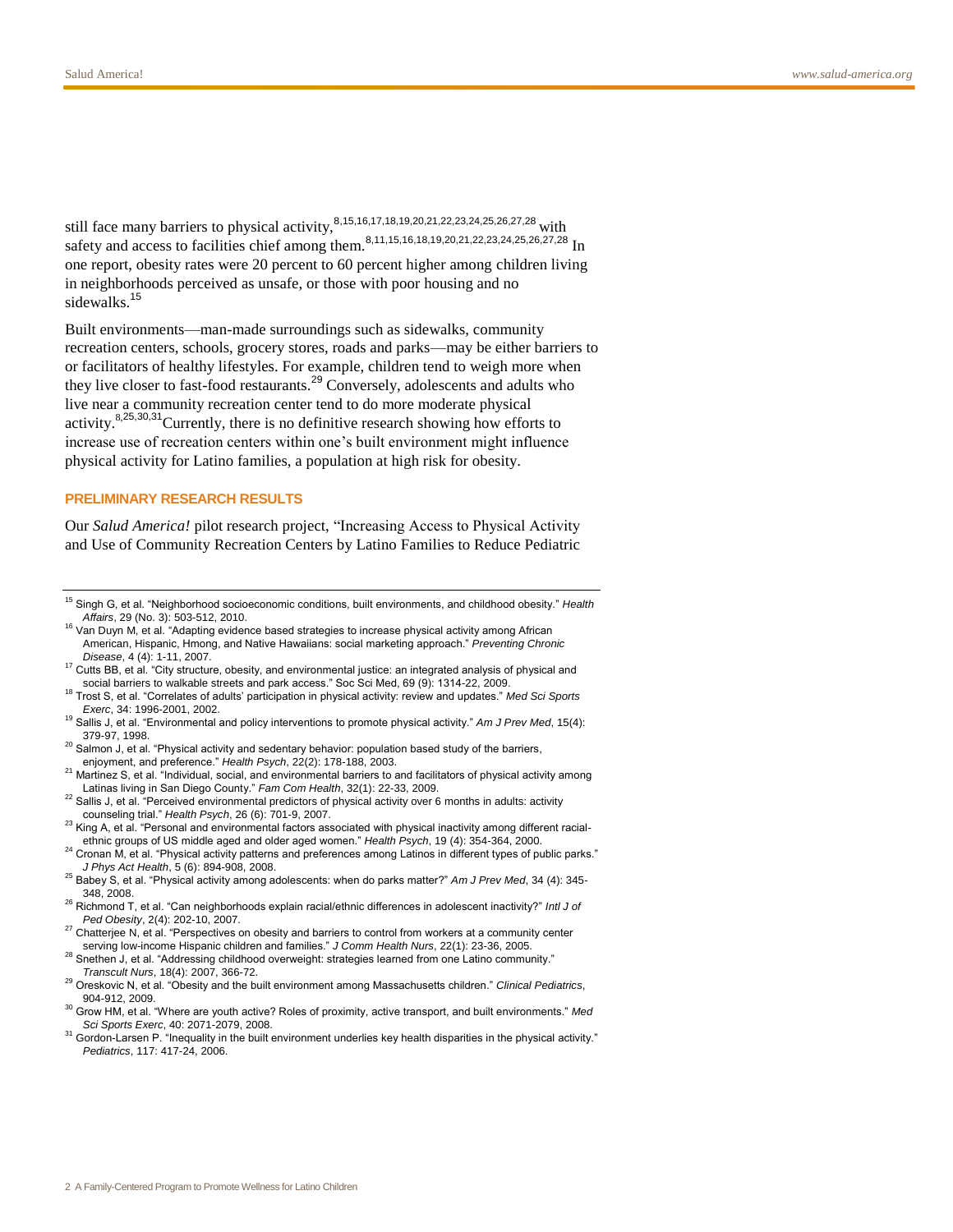Obesity," assessed how exposure to a community recreation center affects whether or not Latino families with young children use the center for physical activity. The assessment was conducted one year after the families participated in a culturallyrelevant healthy-lifestyles program conducted at the recreation center.

Our study population consisted of 132 parents self-identified as Latino, paired with their child who was 3 to 5 years old. Sixty-six of the pairs received a 12-week parentchild intervention that included access to physical activity resources via center memberships for the whole family. The memberships included free entrance to the center's fitness room and a 50 percent discount on the cost of swimming classes (this group, exposed to using their built environment to increase physical activity, is henceforth referred to as the "exposed group"). The other pairs were matched to the exposed group's residential zip code and child's age, but were not made aware of center programming, nor given any information regarding physical activity opportunities offered through the center (henceforth referred to as the "unexposed" group). Both groups had access to the same community recreation centers.

Through a questionnaire, parents reported whether their families had access to the center and if so whether they used it for physical activity. The center had several different resources to support physical activity, including: walking track, swimming pool, playground, fitness center, table tennis, bike path, team sports and aerobics classes.  $32,33$  We found that:

■ **Programmed exposure to a community recreation center led to self-reported increases in physical activity use one year later by Latino parents and their children.** Almost two-thirds (65%) of the exposed group reported at least monthly use of a recreation center for physical activity over the prior year, whereas only one-third (34%) of the unexposed group did, even though they had the same geographic access to centers. Nearly half the parents in the exposed group reported weekly use of a center, while more than half of unexposed parents reported never using any center. About 24 percent of exposed families (parents with their young children) reported more than weekly use of a center for physical activity, compared to only 15 percent of the unexposed group. Fewer than 11 percent of exposed families never used the center, while the vast majority of unexposed families (71%) never did. Among those reporting use of the recreation center, the top three parent-used activities were the walking track (63%), fitness center (20%), and swimming pool (17%). Both parent and child most engaged in the walking track (53%), playground (48%) and pool (17%).

<sup>32</sup> Kirtland K, et al. "Environmental measures of physical activity supports perception versus reality." *Am J Prev Med*, 24 (4): 323-331, 2003.

<sup>33</sup> Bedimo-Rung A, et al. "The Significance of parks to physical activity and public health." *Am J Prev Med*, 28: 159-168, 2005.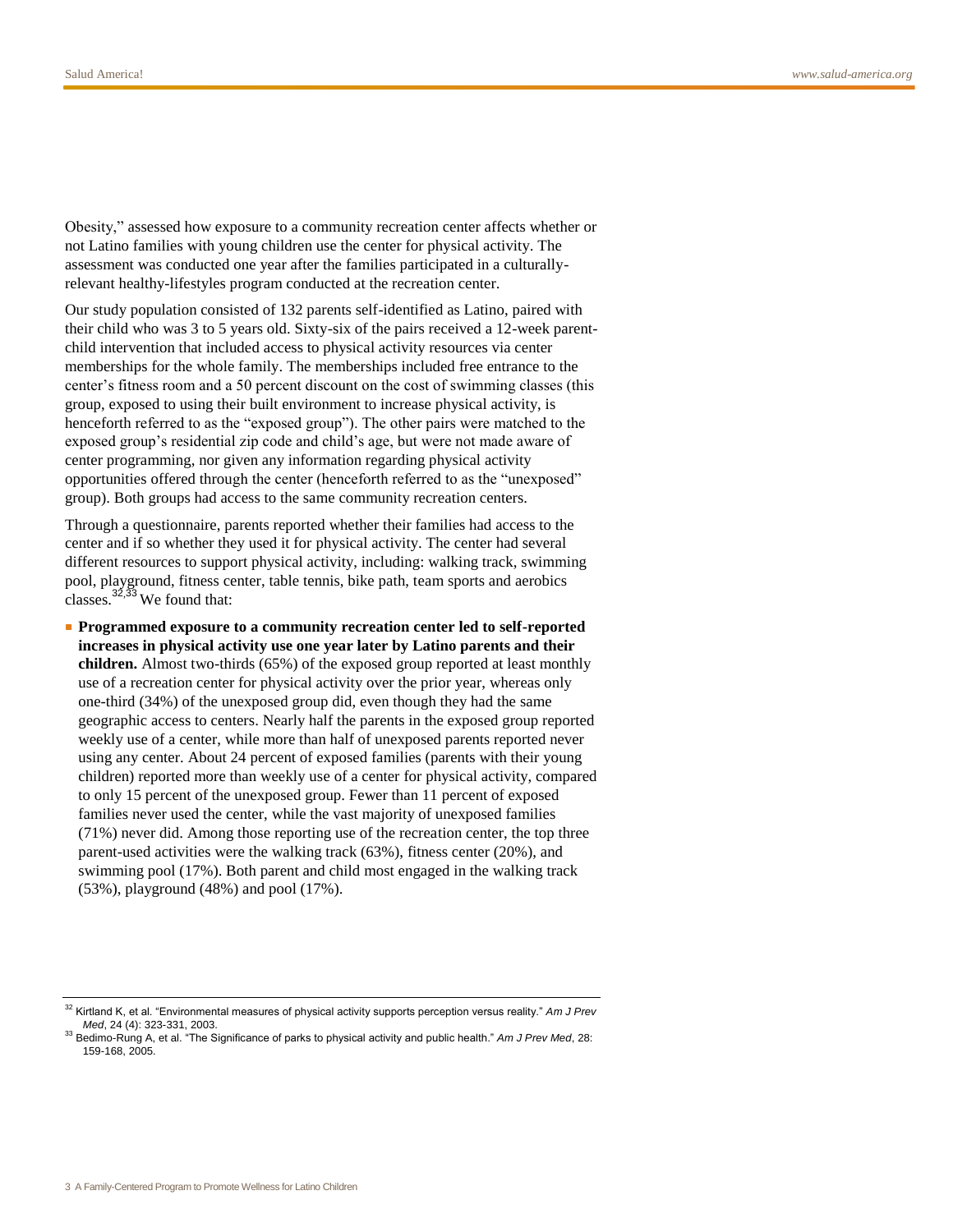| <b>Frequency of Recreation Center Use for Physical Activity by Latino Parents:</b> |             |                 |  |
|------------------------------------------------------------------------------------|-------------|-----------------|--|
| <b>Exposed Vs. Unexposed Groups</b>                                                |             |                 |  |
| How often do you use a<br>recreation center by<br>vourself?                        | Exposed (%) | Non-exposed (%) |  |
| Less than once/month                                                               | 34.85       | 66.15           |  |
| <b>Greater than</b><br>once/month                                                  | 65.15       | 33.85           |  |

| Frequency of Recreation Center Use for Activity by Latino Parents with Their Children: |             |                 |  |
|----------------------------------------------------------------------------------------|-------------|-----------------|--|
| <b>Exposed Vs. Unexposed Groups</b>                                                    |             |                 |  |
| How often do you go with<br>your child?                                                | Exposed (%) | Non-exposed (%) |  |
| Everyday                                                                               | 1.5         | 1.5             |  |
| >Once/week                                                                             | 24.3        | 13.9            |  |
| Once/week                                                                              | 19.7        | 7.7             |  |
| >Once/month                                                                            | 16.7        | 1.5             |  |
| Once/month                                                                             | 27.2        | 4.6             |  |
| <b>Never</b>                                                                           | 10.6        | 70.8            |  |

## **Conclusion and Policy Implications**

This study demonstrated that exposure to routine use of recreation centers by Latinos, a population at high risk for overweight and obesity, led to sustained use for physical activity one year later by both parents and their young children. As activity habits set in early childhood can profoundly influence lifelong trajectories for health,<sup>34</sup> healthy lifestyle programs targeted at children as young as preschool-age have enormous potential to improve lifelong health. Long-term benefits include obesity prevention and optimal cognitive and physical development.

Our findings suggest an effective, low-cost approach that could be used to promote Latino families' use of recreation facilities for increased physical activity. Policymakers should be aware that building or renovating a center may not be the only step needed to support a community's healthy lifestyle—creating programs that encourage families to "walk through the door" and learn how to use a community recreation center can lead to sustainable behavior change to support improved health through routine physical activity.

<sup>&</sup>lt;sup>34</sup> Olshansky SJ, Passaro DJ, Hershow RC, et al. "A potential decline in life expectancy in the United States in the 21st century." *N Engl J Med*, 352(11):1138-1145, 2005.